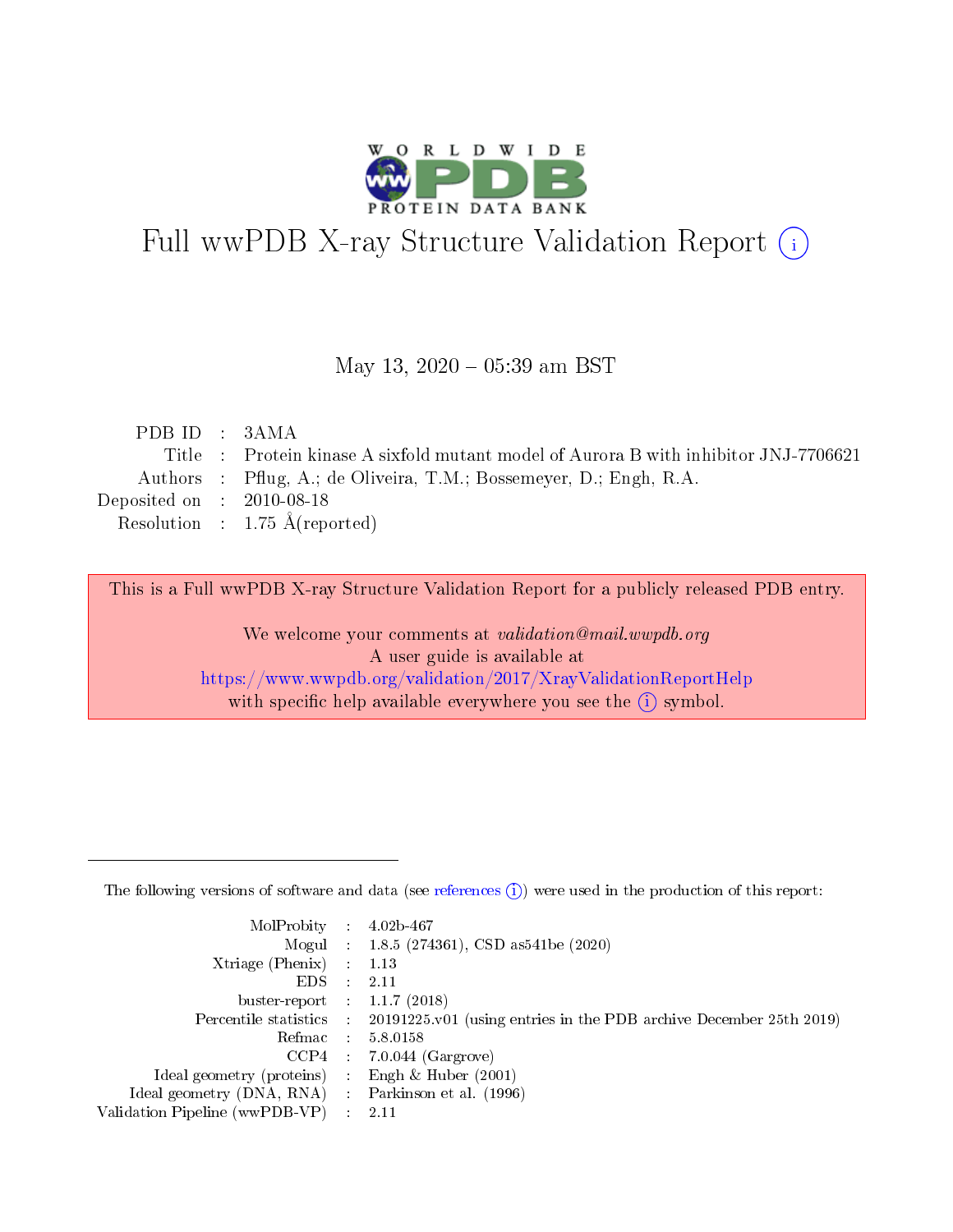# 1 [O](https://www.wwpdb.org/validation/2017/XrayValidationReportHelp#overall_quality)verall quality at a glance  $(i)$

The following experimental techniques were used to determine the structure: X-RAY DIFFRACTION

The reported resolution of this entry is 1.75 Å.

Percentile scores (ranging between 0-100) for global validation metrics of the entry are shown in the following graphic. The table shows the number of entries on which the scores are based.



| Metric                | Whole archive<br>$(\#\mathrm{Entries})$ | Similar resolution<br>$(\#\text{Entries}, \, \text{resolution range}(\textup{\AA}))$ |
|-----------------------|-----------------------------------------|--------------------------------------------------------------------------------------|
| $R_{free}$            | 130704                                  | $2340(1.76-1.76)$                                                                    |
| Clashscore            | 141614                                  | $2466$ $(1.76-1.76)$                                                                 |
| Ramachandran outliers | 138981                                  | $2437(1.76-1.76)$                                                                    |
| Sidechain outliers    | 138945                                  | $2437(1.76-1.76)$                                                                    |
| RSRZ outliers         | 127900                                  | $2298(1.76-1.76)$                                                                    |

The table below summarises the geometric issues observed across the polymeric chains and their fit to the electron density. The red, orange, yellow and green segments on the lower bar indicate the fraction of residues that contain outliers for  $\geq =3$ , 2, 1 and 0 types of geometric quality criteria respectively. A grey segment represents the fraction of residues that are not modelled. The numeric value for each fraction is indicated below the corresponding segment, with a dot representing fractions  $\epsilon=5\%$  The upper red bar (where present) indicates the fraction of residues that have poor fit to the electron density. The numeric value is given above the bar.

| Mol | $Chain$ Length | Quality of chain |     |
|-----|----------------|------------------|-----|
|     | 9⊾ี            | 7%<br>92%        | 6%  |
|     | 20             | 10%<br>90%       | 10% |

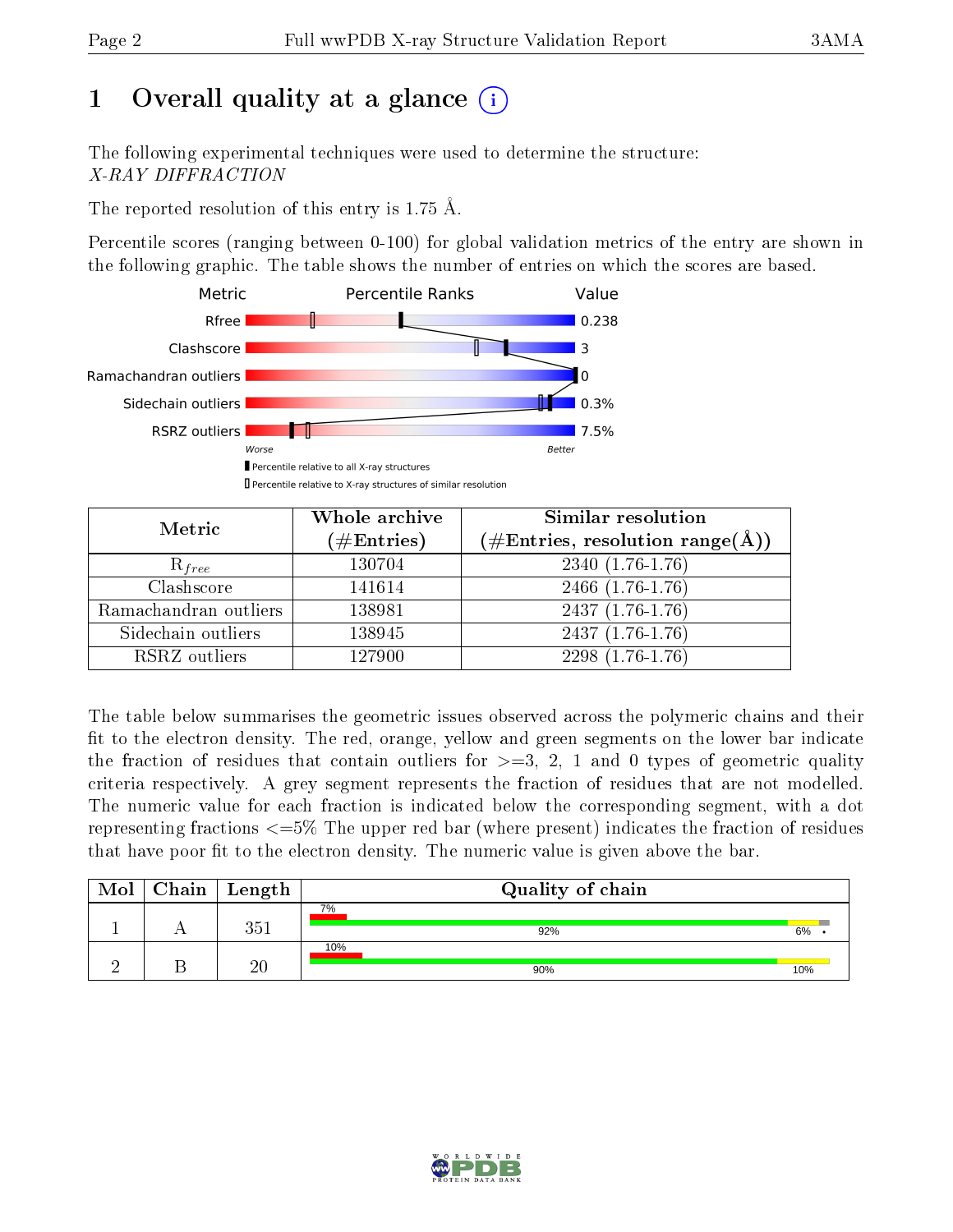# 2 Entry composition  $\left( \cdot \right)$

There are 4 unique types of molecules in this entry. The entry contains 3256 atoms, of which 0 are hydrogens and 0 are deuteriums.

In the tables below, the ZeroOcc column contains the number of atoms modelled with zero occupancy, the AltConf column contains the number of residues with at least one atom in alternate conformation and the Trace column contains the number of residues modelled with at most 2 atoms.

• Molecule 1 is a protein called cAMP-dependent protein kinase catalytic subunit alpha.

| Mol | $\text{Chain}$ | Residues | Atoms         |      |     |     |  | $ZeroOcc \mid AltConf \mid Trace \mid$ |  |  |
|-----|----------------|----------|---------------|------|-----|-----|--|----------------------------------------|--|--|
|     |                | 345      | Total<br>2845 | 1837 | 482 | 516 |  |                                        |  |  |

There are 6 discrepancies between the modelled and reference sequences:

| Chain | Residue | Modelled   | Actual     | Comment             | Reference         |
|-------|---------|------------|------------|---------------------|-------------------|
|       | 47      | ARG        | -LYS       | ENGINEERED MUTATION | <b>UNP P17612</b> |
|       | 95      | GL N       | LEU        | ENGINEERED MUTATION | <b>UNP P17612</b> |
|       | 120     | LEU        | <b>MET</b> | ENGINEERED MUTATION | <b>UNP P17612</b> |
|       | 123     | ALA        | VAL        | ENGINEERED MUTATION | <b>UNP P17612</b> |
|       | 181     | <b>IYS</b> | GL N       | ENGINEERED MUTATION | <b>UNP P17612</b> |
|       | 183     | AL A       | THR.       | ENGINEERED MUTATION | <b>UNP P17612</b> |

• Molecule 2 is a protein called cAMP-dependent protein kinase inhibitor alpha.

|  | Mol   Chain   Residues | Atoms          |          | ZeroOcc   AltConf   Trace |  |
|--|------------------------|----------------|----------|---------------------------|--|
|  | 20                     | Total C<br>157 | 94 32 31 |                           |  |

• Molecule 3 is  $4-(5\text{-amino-1-}[(2,6\text{-difluoropheny}])\text{carbonyl}[-1H-1,2,4\text{-triazol-3-y}]$ amino)benz enesulfonamide (three-letter code: SKE) (formula:  $C_{15}H_{12}F_2N_6O_3S$ ).

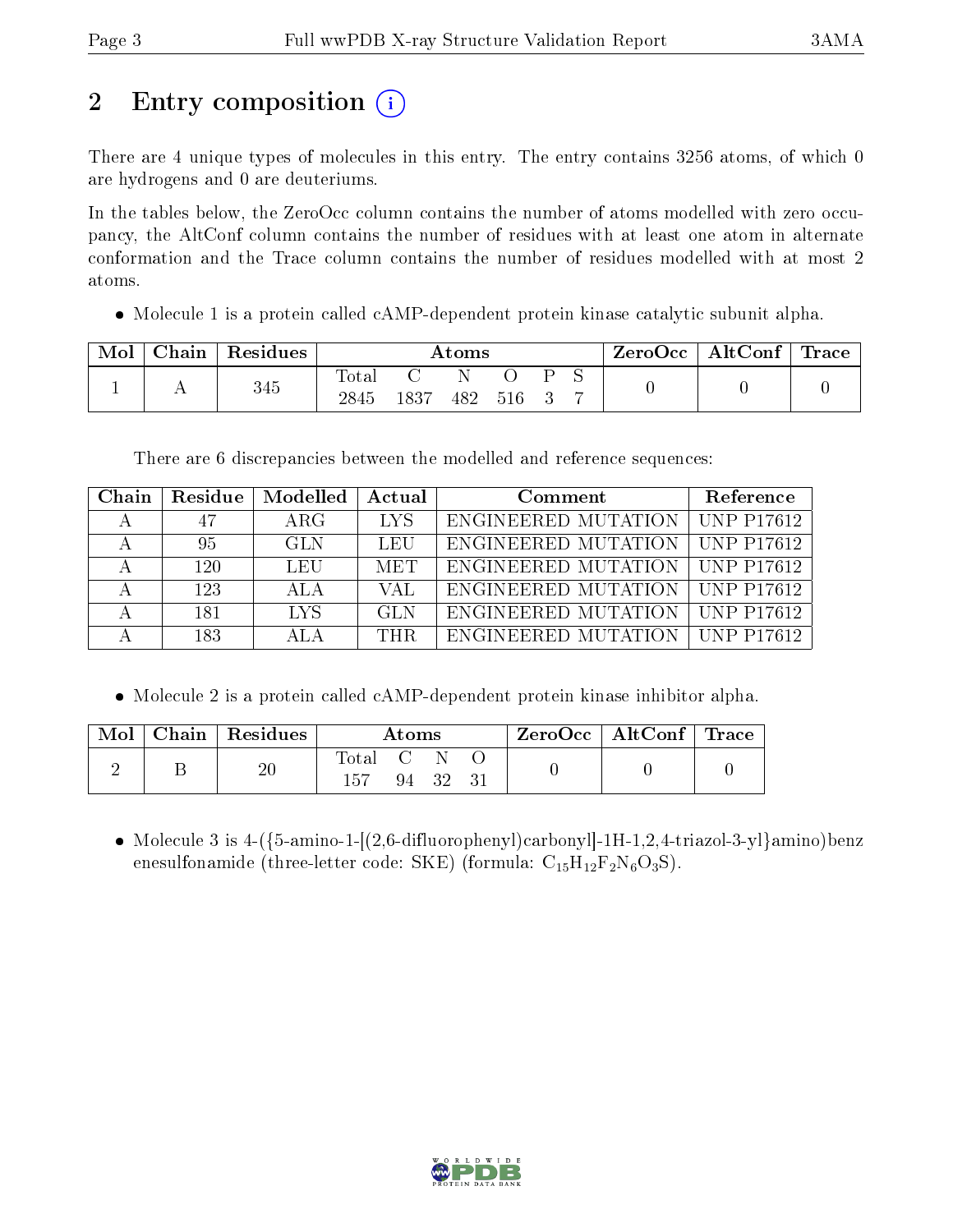

| $\bf{Mol}$ | Chain   Residues | Atoms             |                |  |  | $\frac{1}{2}$ ZeroOcc   AltConf |  |  |  |
|------------|------------------|-------------------|----------------|--|--|---------------------------------|--|--|--|
|            |                  | $\rm Total$<br>97 | CFNO<br>15 2 6 |  |  |                                 |  |  |  |

 $\bullet\,$  Molecule 4 is water.

|  | Mol   Chain   Residues | Atoms               | ZeroOcc   AltConf |
|--|------------------------|---------------------|-------------------|
|  | 206                    | Total<br>206<br>206 |                   |
|  |                        | Total O             |                   |

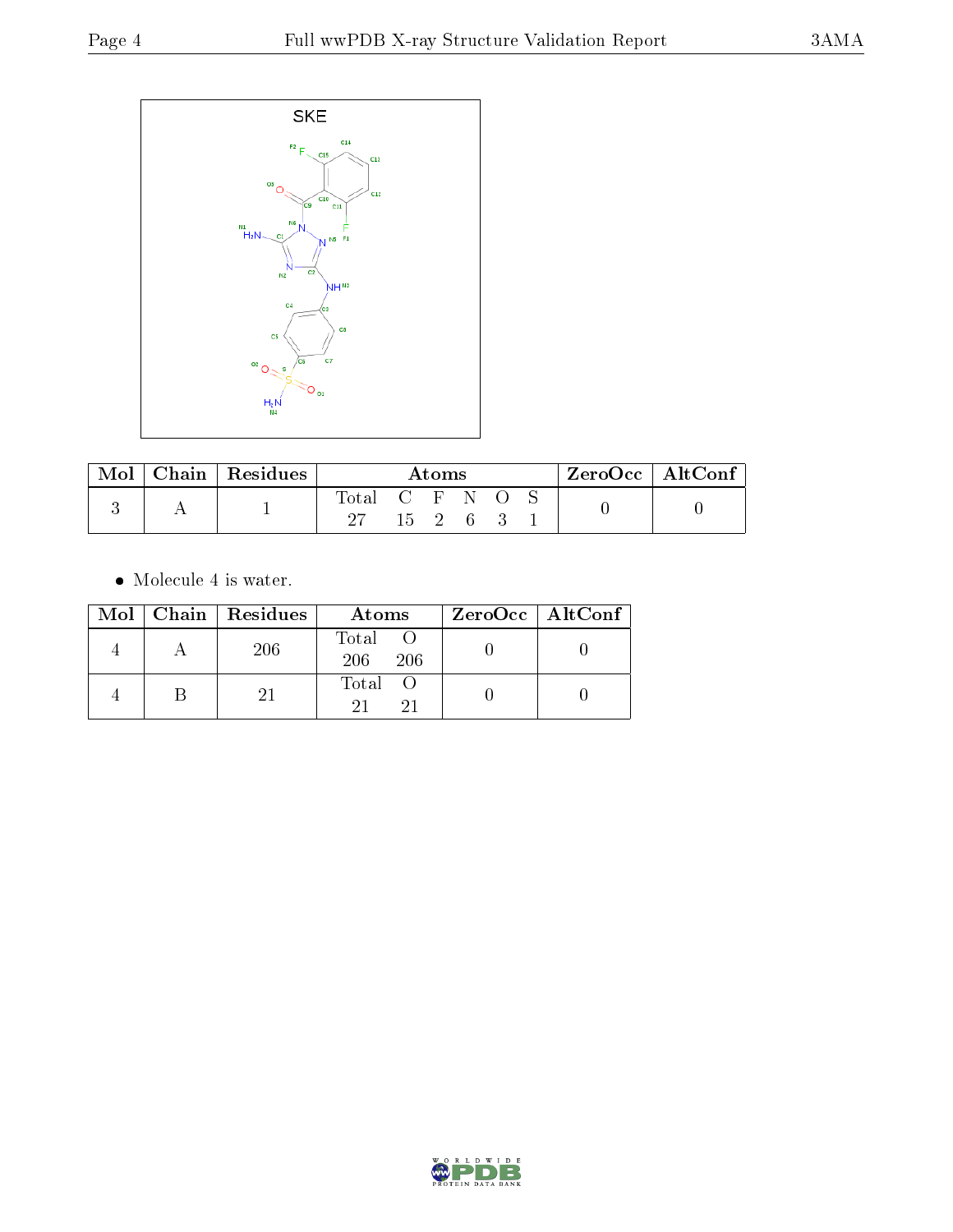## 3 Residue-property plots  $(i)$

These plots are drawn for all protein, RNA and DNA chains in the entry. The first graphic for a chain summarises the proportions of the various outlier classes displayed in the second graphic. The second graphic shows the sequence view annotated by issues in geometry and electron density. Residues are color-coded according to the number of geometric quality criteria for which they contain at least one outlier: green  $= 0$ , yellow  $= 1$ , orange  $= 2$  and red  $= 3$  or more. A red dot above a residue indicates a poor fit to the electron density (RSRZ  $> 2$ ). Stretches of 2 or more consecutive residues without any outlier are shown as a green connector. Residues present in the sample, but not in the model, are shown in grey.

• Molecule 1: cAMP-dependent protein kinase catalytic subunit alpha



• Molecule 2: cAMP-dependent protein kinase inhibitor alpha



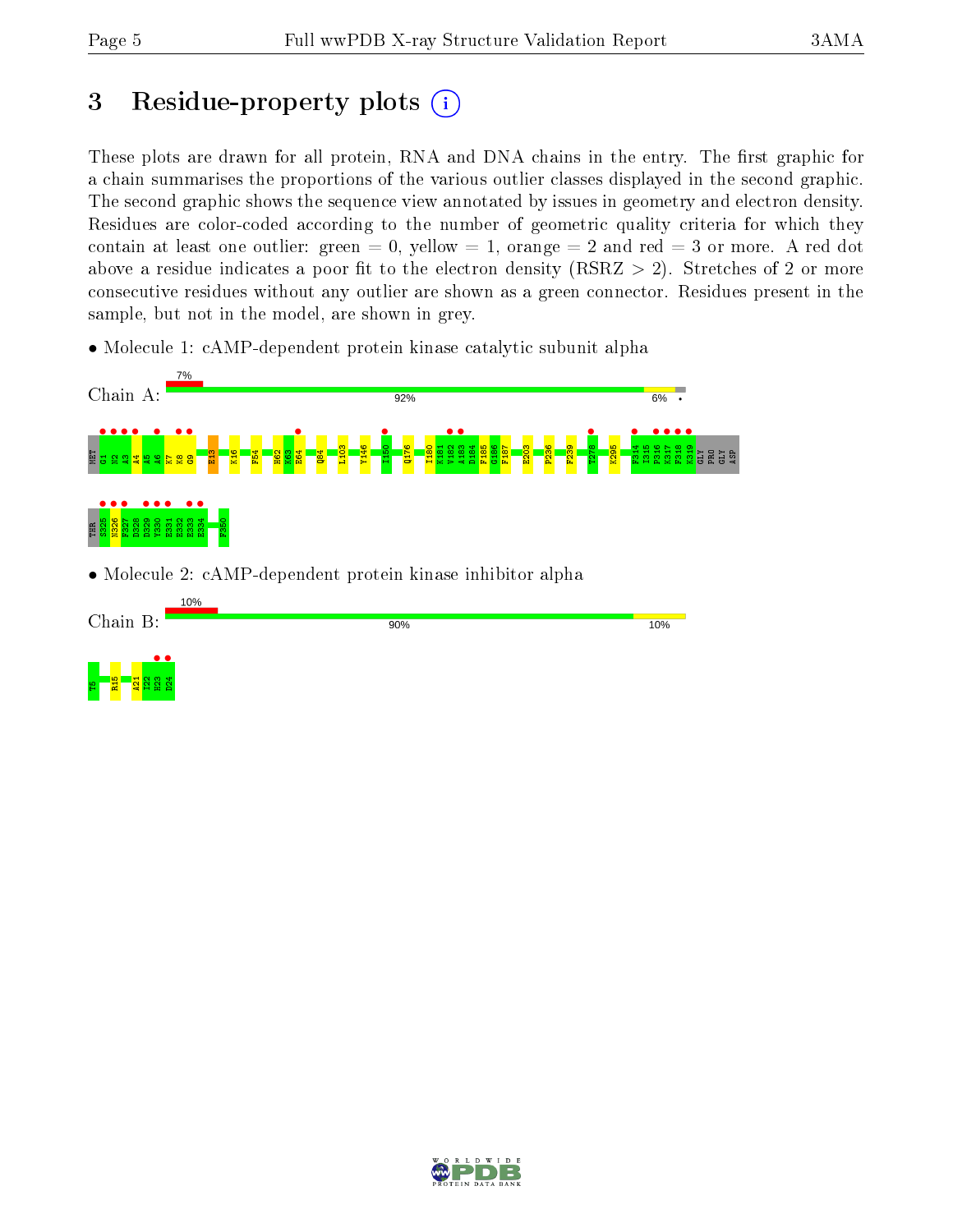# 4 Data and refinement statistics  $(i)$

| Property                                                             | Value                                           | Source     |
|----------------------------------------------------------------------|-------------------------------------------------|------------|
| Space group                                                          | P 21 21 21                                      | Depositor  |
| Cell constants                                                       | 74.72Å<br>72.42Å<br>80.44Å                      |            |
| a, b, c, $\alpha$ , $\beta$ , $\gamma$                               | $90.00^\circ$<br>$90.00^\circ$<br>$90.00^\circ$ | Depositor  |
| Resolution $(A)$                                                     | 35.42<br>$-1.75$                                | Depositor  |
|                                                                      | 35.42<br>1.75<br>$\longrightarrow$              | <b>EDS</b> |
| % Data completeness                                                  | $98.2(35.42-1.75)$                              | Depositor  |
| (in resolution range)                                                | $98.2(35.42-1.75)$                              | <b>EDS</b> |
| $\mathrm{R}_{merge}$                                                 | 0.07                                            | Depositor  |
| $\mathrm{R}_{sym}$                                                   | $0.07\,$                                        | Depositor  |
| $\sqrt{I/\sigma(I)} > 1$                                             | $2.12$ (at 1.75Å)                               | Xtriage    |
| Refinement program                                                   | <b>REFMAC 5.5.0109</b>                          | Depositor  |
|                                                                      | $\overline{0.196}$ ,<br>0.223                   | Depositor  |
| $R, R_{free}$                                                        | 0.217<br>0.238<br>$\mathbf{A}$                  | DCC        |
| $R_{free}$ test set                                                  | 2205 reflections $(5.02\%)$                     | wwPDB-VP   |
| Wilson B-factor $(A^2)$                                              | 21.6                                            | Xtriage    |
| Anisotropy                                                           | 0.024                                           | Xtriage    |
| Bulk solvent $k_{sol}(e/\mathring{A}^3)$ , $B_{sol}(\mathring{A}^2)$ | 0.32, 31.4                                      | <b>EDS</b> |
| $\overline{L-test for}$ twinning <sup>2</sup>                        | $< L >$ = 0.49, $< L2$ = 0.33                   | Xtriage    |
| Estimated twinning fraction                                          | $0.013$ for k,h,-l                              | Xtriage    |
| $F_o, F_c$ correlation                                               | 0.94                                            | <b>EDS</b> |
| Total number of atoms                                                | 3256                                            | wwPDB-VP   |
| Average B, all atoms $(A^2)$                                         | 24.0                                            | wwPDB-VP   |

Xtriage's analysis on translational NCS is as follows: The largest off-origin peak in the Patterson function is  $5.55\%$  of the height of the origin peak. No significant pseudotranslation is detected.

<sup>&</sup>lt;sup>2</sup>Theoretical values of  $\langle |L| \rangle$ ,  $\langle L^2 \rangle$  for acentric reflections are 0.5, 0.333 respectively for untwinned datasets, and 0.375, 0.2 for perfectly twinned datasets.



<span id="page-5-1"></span><span id="page-5-0"></span><sup>1</sup> Intensities estimated from amplitudes.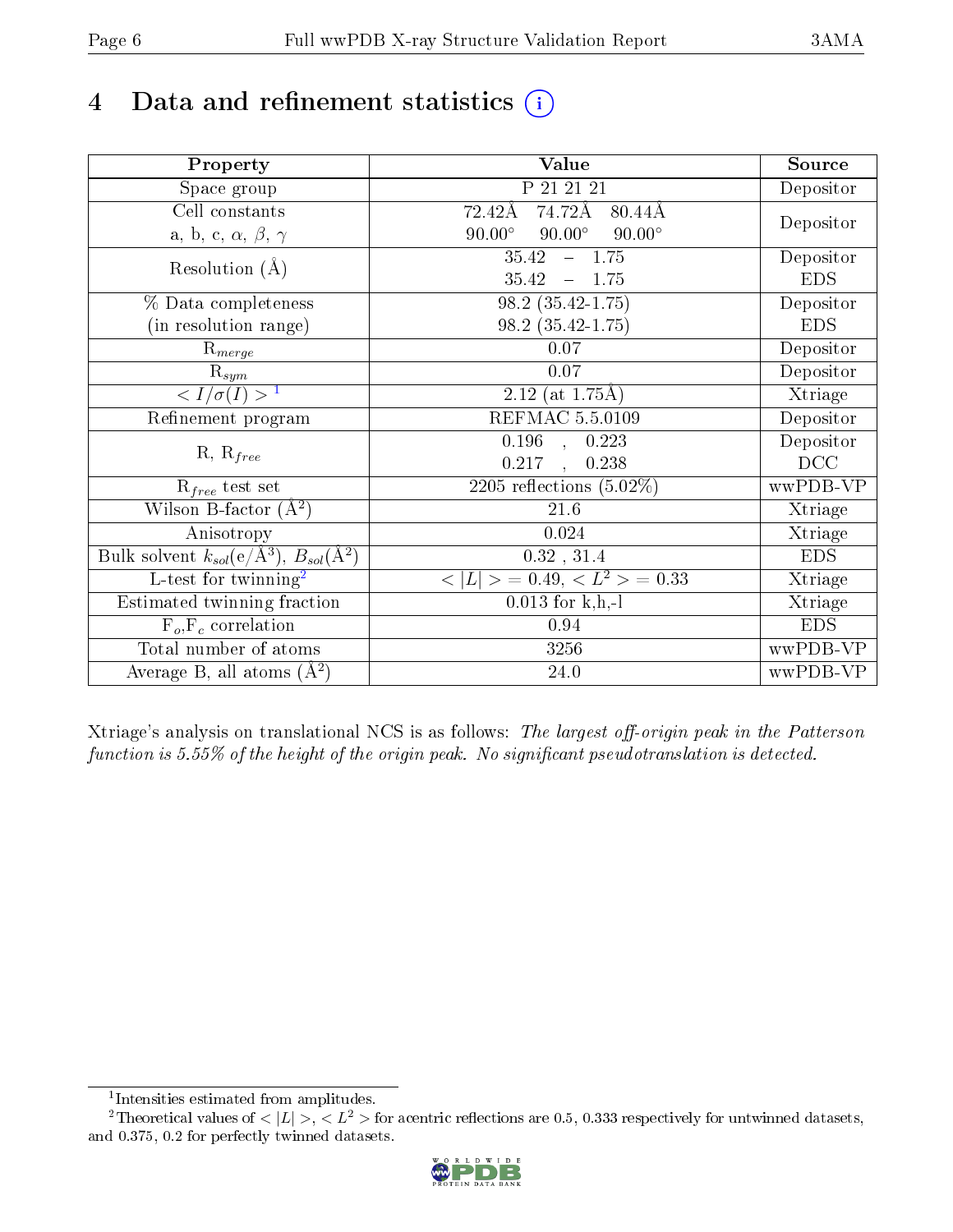# 5 Model quality  $(i)$

## 5.1 Standard geometry  $(i)$

Bond lengths and bond angles in the following residue types are not validated in this section: TPO, SKE, SEP

The Z score for a bond length (or angle) is the number of standard deviations the observed value is removed from the expected value. A bond length (or angle) with  $|Z| > 5$  is considered an outlier worth inspection. RMSZ is the root-mean-square of all Z scores of the bond lengths (or angles).

| Mol | Chain |      | <b>Bond lengths</b> | Bond angles |           |  |
|-----|-------|------|---------------------|-------------|-----------|--|
|     |       | RMSZ | # Z  > 5            | RMSZ        | # $ Z >5$ |  |
|     |       | 0.49 | $2/2882(0.1\%)$     | 0.56        | 0/3874    |  |
| 9   | B     | 0.50 | 0/159               | 0.72        | 0/212     |  |
| AП  | Αll   | 0.49 | $(0.1\%)$<br>2/3041 | 0.57        | 4086      |  |

All (2) bond length outliers are listed below:

| $\text{Mol}$ |  | $\vert$ Chain $\vert$ Res $\vert$ Type $\vert$ Atoms | $Z_{-}$ | $\Box$ Observed( $\AA$ ) $\Box$ Ideal( $\AA$ ) $\Box$ |      |
|--------------|--|------------------------------------------------------|---------|-------------------------------------------------------|------|
|              |  | $GLU$   CG-CD   6.64                                 |         | $1.61\,$                                              | 1.51 |
|              |  | $GLU$   CD-OE1   5.82                                |         | $1.32\,$                                              | 1.25 |

There are no bond angle outliers.

There are no chirality outliers.

There are no planarity outliers.

### 5.2 Too-close contacts  $\overline{a}$

In the following table, the Non-H and H(model) columns list the number of non-hydrogen atoms and hydrogen atoms in the chain respectively. The H(added) column lists the number of hydrogen atoms added and optimized by MolProbity. The Clashes column lists the number of clashes within the asymmetric unit, whereas Symm-Clashes lists symmetry related clashes.

|  |      |      |    | Mol   Chain   Non-H   H(model)   H(added)   Clashes   Symm-Clashes |
|--|------|------|----|--------------------------------------------------------------------|
|  | 2845 | 2827 | Тb |                                                                    |
|  | 157  | 146  |    |                                                                    |
|  |      | 1 ດ  |    |                                                                    |
|  | 206  |      |    |                                                                    |
|  |      |      |    |                                                                    |
|  | 3256 | 2985 |    |                                                                    |

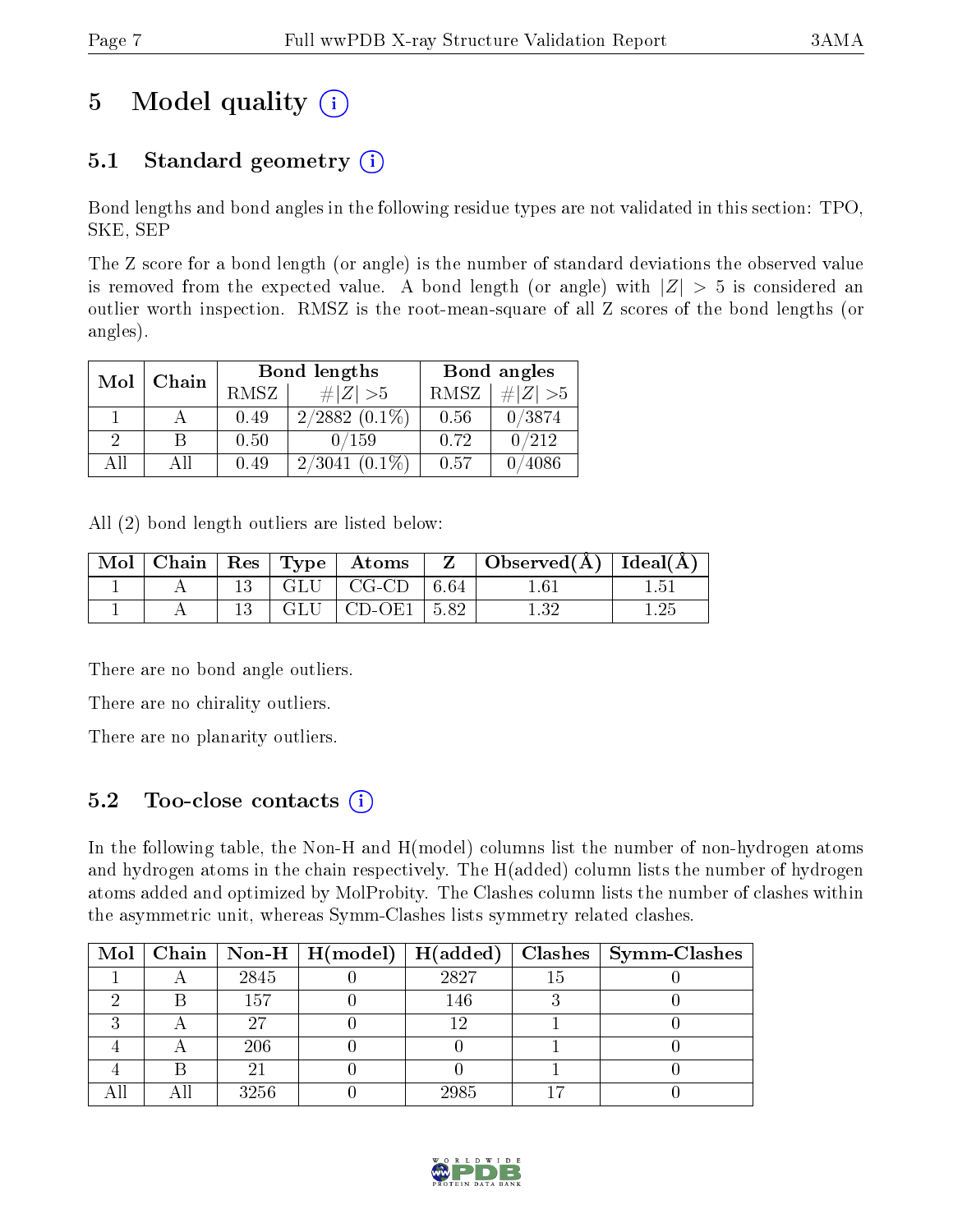The all-atom clashscore is defined as the number of clashes found per 1000 atoms (including hydrogen atoms). The all-atom clashscore for this structure is 3.

|            |  |  | All (17) close contacts within the same asymmetric unit are listed below, sorted by their clash |  |  |  |  |
|------------|--|--|-------------------------------------------------------------------------------------------------|--|--|--|--|
| magnitude. |  |  |                                                                                                 |  |  |  |  |

| $Atom-1$             | Atom-2            | Interatomic    | Clash         |
|----------------------|-------------------|----------------|---------------|
|                      |                   | distance $(A)$ | overlap $(A)$ |
| 1: A:8: LYS: HB3     | 1:A:9:GLY:HA2     | 1.53           | 0.91          |
| 2:B:15:ARG:NH2       | 4:Bi:131:HOH:O    | 2.15           | 0.79          |
| 1: A:62: HIS: CE1    | 1: A:64: GLU:HG2  | 2.30           | 0.66          |
| 1:A:13:GLU:OE1       | 1: A:16: LYS: HD2 | 2.02           | 0.59          |
| 3:A:351:SKE:H4       | 3:A:351:SKE:N5    | 2.21           | 0.56          |
| 1: A:146: TYR:HB3    | 1:A:180:ILE:HD11  | 1.88           | 0.55          |
| 1: A:8: LYS: HB3     | 1: A:9: GLY: CA   | 2.31           | 0.53          |
| 1: A: 103: LEU: HD22 | 1:A:185:PHE:HZ    | 1.78           | 0.48          |
| 1: A:8: LYS: CB      | 1:A:9:GLY:HA2     | 2.28           | 0.46          |
| 1: A: 187: PHE: HE2  | 2:B:21:ALA:HB1    | 1.82           | 0.45          |
| 1:A:4:ALA:HA         | 1: A: 7: LYS: HD2 | 2.00           | 0.44          |
| 1:A:203:GLU:OE2      | 2:B:15:ARG:HD3    | 2.18           | 0.43          |
| 1: A:295:LYS:HG3     | 4: A: 533: HOH:O  | 2.20           | 0.41          |
| 1: A:326: ASN:OD1    | 1: A:326: ASN:N   | 2.52           | 0.41          |
| 1: A:8: LYS: CB      | 1: A:9: GLY: CA   | 2.96           | 0.41          |
| 1:A:236:PRO:HG2      | 1:A:239:PHE:HB3   | 2.01           | 0.41          |
| 1: A:54:PHE:HZ       | $1:$ A:84:GLN:HG3 | 1.86           | 0.40          |

There are no symmetry-related clashes.

### 5.3 Torsion angles (i)

#### 5.3.1 Protein backbone (i)

In the following table, the Percentiles column shows the percent Ramachandran outliers of the chain as a percentile score with respect to all X-ray entries followed by that with respect to entries of similar resolution.

The Analysed column shows the number of residues for which the backbone conformation was analysed, and the total number of residues.

| Mol | Chain | Analysed                     | Favoured     |          | Allowed   Outliers | Percentiles |     |
|-----|-------|------------------------------|--------------|----------|--------------------|-------------|-----|
|     |       | $338/351(96\%)$   329 (97\%) |              | $9(3\%)$ |                    | 100 100     |     |
|     |       | $18/20(90\%)$                | $18(100\%)$  |          |                    | <b>100</b>  | 100 |
| All | All   | $356/371(96\%)$              | $ 347(98\%)$ | $9(2\%)$ |                    | 100         | 100 |

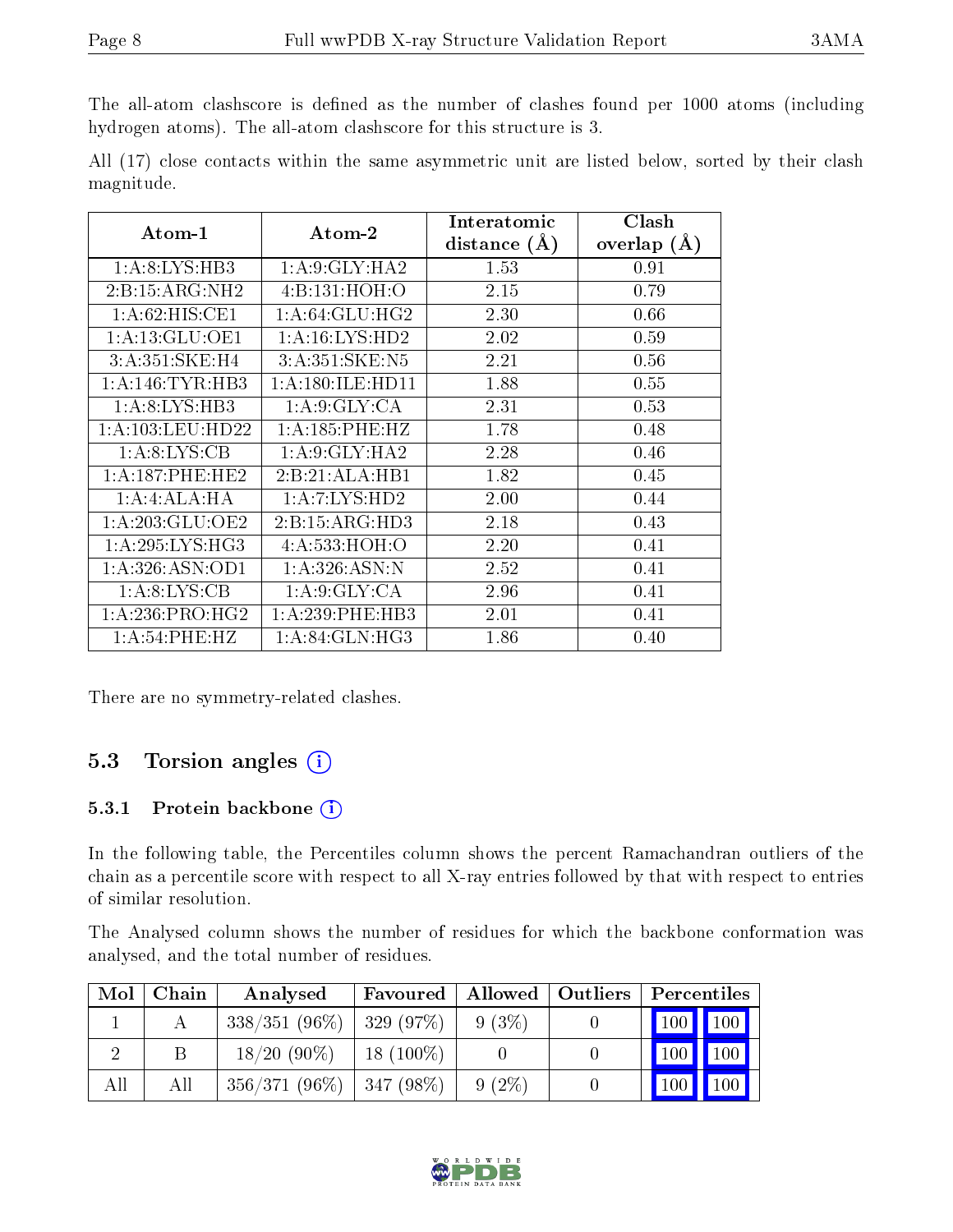There are no Ramachandran outliers to report.

#### 5.3.2 Protein sidechains  $(i)$

In the following table, the Percentiles column shows the percent sidechain outliers of the chain as a percentile score with respect to all X-ray entries followed by that with respect to entries of similar resolution.

The Analysed column shows the number of residues for which the sidechain conformation was analysed, and the total number of residues.

| Mol | Chain | Analysed        | Rotameric     | Outliers |                       |
|-----|-------|-----------------|---------------|----------|-----------------------|
|     |       | 297/301(99%)    | 296 $(100\%)$ | $1(0\%)$ | $\parallel$ 89<br> 92 |
| റ   |       | $15/15$ (100\%) | $15(100\%)$   |          | 100<br>100            |
| All | All   | $312/316$ (99%) | $311(100\%)$  | $1(0\%)$ | 89<br> 92             |

All (1) residues with a non-rotameric sidechain are listed below:

| Mol | Chain | $\perp$ Res | 'Type |  |
|-----|-------|-------------|-------|--|
|     |       |             | $-11$ |  |

Some sidechains can be flipped to improve hydrogen bonding and reduce clashes. All (1) such sidechains are listed below:

| Mol | $\mid$ Chain $\mid$ Res | Type  |  |
|-----|-------------------------|-------|--|
|     |                         | GH IN |  |

#### 5.3.3 RNA  $(i)$

There are no RNA molecules in this entry.

### 5.4 Non-standard residues in protein, DNA, RNA chains  $(i)$

3 non-standard protein/DNA/RNA residues are modelled in this entry.

In the following table, the Counts columns list the number of bonds (or angles) for which Mogul statistics could be retrieved, the number of bonds (or angles) that are observed in the model and the number of bonds (or angles) that are defined in the Chemical Component Dictionary. The Link column lists molecule types, if any, to which the group is linked. The Z score for a bond length (or angle) is the number of standard deviations the observed value is removed from the expected value. A bond length (or angle) with  $|Z| > 2$  is considered an outlier worth inspection. RMSZ is the root-mean-square of all Z scores of the bond lengths (or angles).

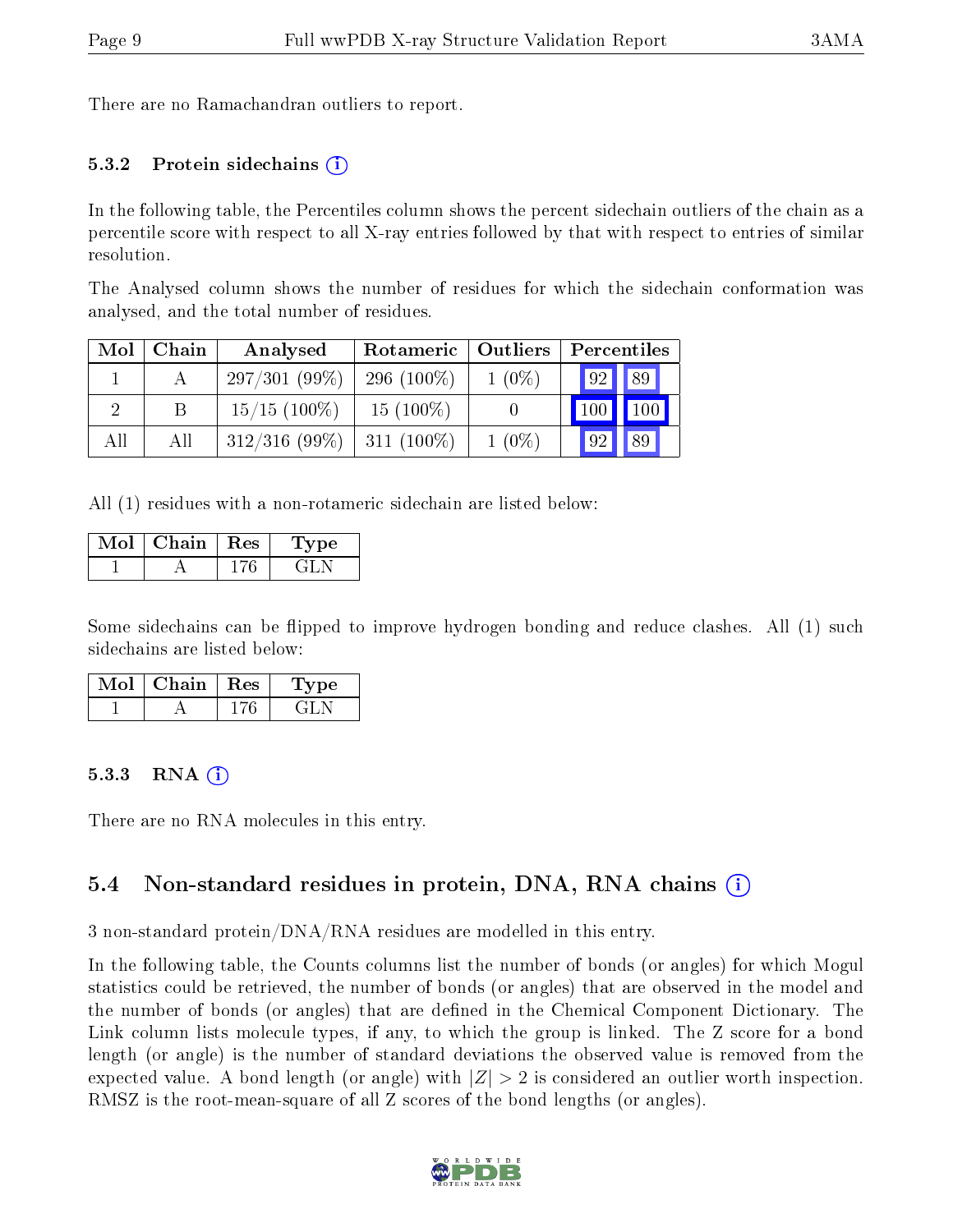| Mol |            | Chain | Res    | Link |         | Bond lengths |            |            | Bond angles |        |
|-----|------------|-------|--------|------|---------|--------------|------------|------------|-------------|--------|
|     | Type       |       |        |      | Counts  | <b>RMSZ</b>  | Z<br>$#^+$ | Counts     | RMSZ        | #      |
|     | <b>TPO</b> |       | 197    |      | 8,10,11 | 0.72         |            | 10, 14, 16 | 0.1         |        |
|     | <b>SEP</b> |       | $10\,$ |      | 8,9,10  | 1.57         | $12\%$     | 8,12,14    | 1.20        | $12\%$ |
|     | <b>SEP</b> |       | 338    |      | 8,9,10  | 1.48         | $12\%$     | 8,12,14    | 1.63        |        |

In the following table, the Chirals column lists the number of chiral outliers, the number of chiral centers analysed, the number of these observed in the model and the number defined in the Chemical Component Dictionary. Similar counts are reported in the Torsion and Rings columns. '-' means no outliers of that kind were identified.

| Mol |     |     | $\vert$ Type $\vert$ Chain $\vert$ Res $\vert$ Link $\vert$ Chirals | <b>Torsions</b>    | . Rings |
|-----|-----|-----|---------------------------------------------------------------------|--------------------|---------|
|     | TPO | 197 |                                                                     | 0/9/11/13          |         |
|     | SEP | 10  |                                                                     | 3/5/8/10           |         |
|     | SEP | 338 |                                                                     | $\frac{4}{5/8/10}$ |         |

All (2) bond length outliers are listed below:

| Mol |     |            | Chain   Res   Type   Atoms | $Z \mid$ Observed( $\AA$ )   Ideal( $\AA$ ) |          |
|-----|-----|------------|----------------------------|---------------------------------------------|----------|
|     |     | SEP        | $P-O1P$   3.29             | $1.61\,$                                    | $1.50\,$ |
|     | 338 | <b>SEP</b> | $P-O1P$   3.22             | $1.60\,$                                    | $1.50\,$ |

All (2) bond angle outliers are listed below:

| Mol | $\vert$ Chain $\vert$ Res $\vert$ Type $\vert$ |     |            | Atoms             | Observed $(°)$ | Ideal( $^{\circ}$ ) |
|-----|------------------------------------------------|-----|------------|-------------------|----------------|---------------------|
|     |                                                | 338 | <b>SEP</b> | $OG-CB-CA$   3.80 | 111 84         | 108.14              |
|     |                                                |     | SEP        | $OG-CB-CA$   2.18 | 110.27         | 108.14              |

There are no chirality outliers.

All (7) torsion outliers are listed below:

| Mol | Chain | Res | Type       | Atoms         |
|-----|-------|-----|------------|---------------|
|     | А     | 10  | <b>SEP</b> | $CB-OG-P-O2P$ |
|     |       | 10  | <b>SEP</b> | CB-OG-P-O3P   |
|     | A     | 338 | <b>SEP</b> | $CA-CB-OG-P$  |
|     | А     | 338 | <b>SEP</b> | $CB-OG-P-O2P$ |
|     | А     | 10  | <b>SEP</b> | CB-OG-P-O1P   |
|     | А     | 338 | <b>SEP</b> | $CB-OG-P-O3P$ |
|     |       | 338 | <b>SEP</b> | N-CA-CB-OG    |

There are no ring outliers.

No monomer is involved in short contacts.

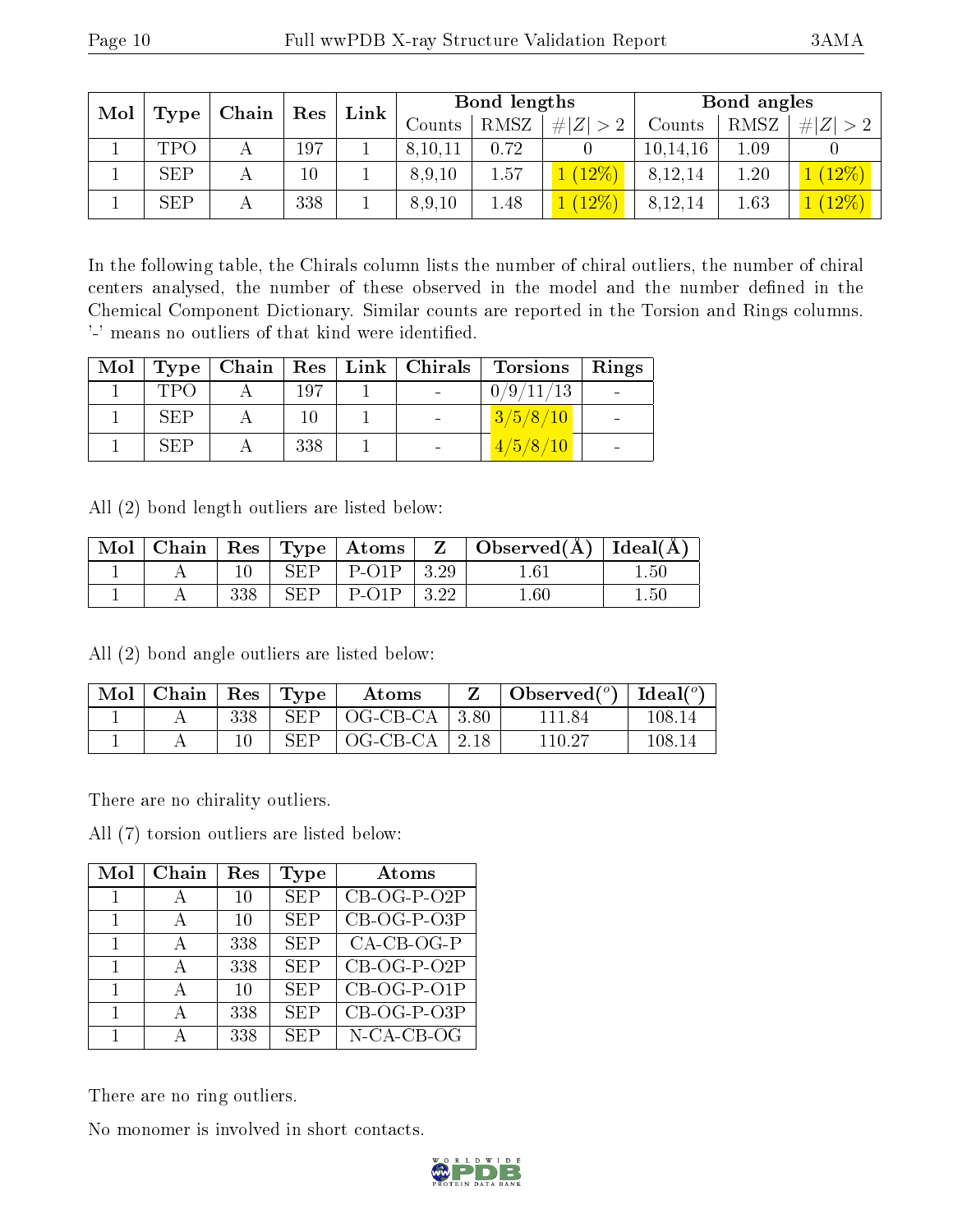#### 5.5 Carbohydrates (i)

There are no carbohydrates in this entry.

### 5.6 Ligand geometry  $(i)$

1 ligand is modelled in this entry.

In the following table, the Counts columns list the number of bonds (or angles) for which Mogul statistics could be retrieved, the number of bonds (or angles) that are observed in the model and the number of bonds (or angles) that are defined in the Chemical Component Dictionary. The Link column lists molecule types, if any, to which the group is linked. The Z score for a bond length (or angle) is the number of standard deviations the observed value is removed from the expected value. A bond length (or angle) with  $|Z| > 2$  is considered an outlier worth inspection. RMSZ is the root-mean-square of all Z scores of the bond lengths (or angles).

| $\mid$ Mol $\mid$ Type $\mid$ Chain $\mid$ Res $\mid$ Link $\mid$ |     |     |            | Bond lengths |                                                                                    | Bond angles |                                  |
|-------------------------------------------------------------------|-----|-----|------------|--------------|------------------------------------------------------------------------------------|-------------|----------------------------------|
|                                                                   |     |     | Counts     |              | RMSZ   $\# Z  > 2$                                                                 |             | Counts   RMSZ $\vert \#  Z  > 2$ |
|                                                                   | SKE | 351 | 27, 29, 29 |              | $\begin{array}{ c c c c c c c c } \hline 5 (18\%) & 31,43,43 \\\hline \end{array}$ | 1.47        | $\mid$ 4 $(12\%) \mid$           |

In the following table, the Chirals column lists the number of chiral outliers, the number of chiral centers analysed, the number of these observed in the model and the number defined in the Chemical Component Dictionary. Similar counts are reported in the Torsion and Rings columns. '-' means no outliers of that kind were identified.

|      |     | Mol   Type   Chain   Res   Link   Chirals | <b>Torsions</b>          | $\parallel$ Rings |
|------|-----|-------------------------------------------|--------------------------|-------------------|
| SK E | 351 | $\sim$                                    | $1/12/18/18$   $0/3/3/3$ |                   |

All (5) bond length outliers are listed below:

| Mol      | Chain | Res | Type | Atoms    | Z       | Observed $(A)$ | $Ideal(\AA)$ |
|----------|-------|-----|------|----------|---------|----------------|--------------|
| $\Omega$ |       | 351 | SKE  | $N5-N6$  | $-6.66$ | 1.26           | 1.39         |
|          |       | 351 | SKE. | $O2-S$   | 3.88    | 1.50           | 1.43         |
|          |       | 351 | SKE. | $O1-S$   | 2.61    | 1.48           | 1.43         |
|          |       | 351 | SKE. | $C10-C9$ | 2.56    | 1.54           | 1.51         |
|          |       | 351 | SKE. | $C3-N3$  | $-2.36$ | 1.35           | $1.40\,$     |

All (4) bond angle outliers are listed below:

| Mol | Chain | Res | Type | Atoms         |         | Observed $(°)$ | Ideal(°) |
|-----|-------|-----|------|---------------|---------|----------------|----------|
|     |       | 351 | SKE. | $O2-S-O1$     | $-4.55$ | 111 27         | 118.76   |
|     |       | 351 | SK E | $C15-C10-C11$ | 2.87    | 120.25         | 114.97   |
|     |       | 351 | SKE. | $N2$ -C1-N6   | $-264$  | 107.86         | 112.68   |
|     |       | 351 | SK E | $C14-C15-C10$ | $-2.11$ | 119.82         | 123.58   |

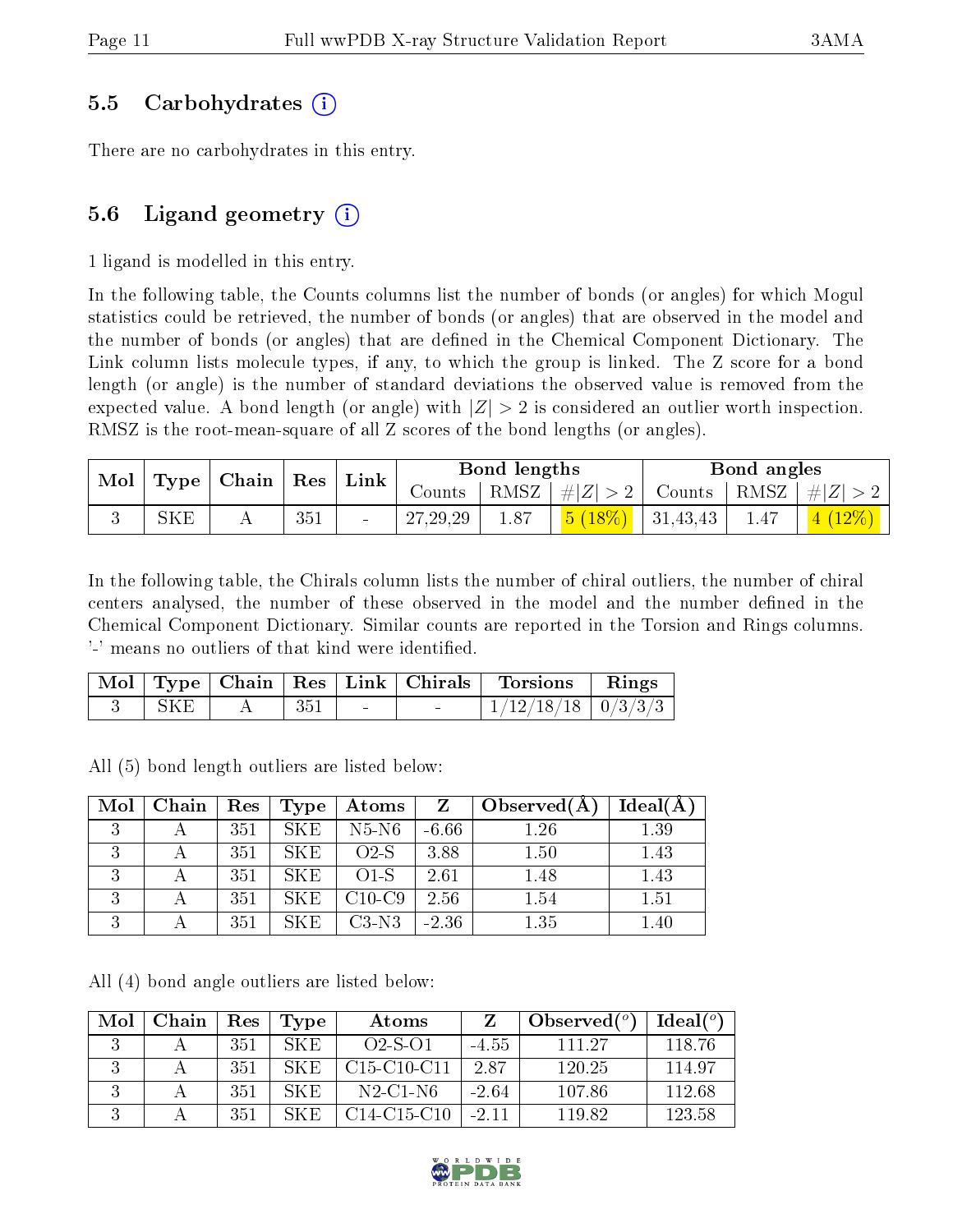There are no chirality outliers.

All (1) torsion outliers are listed below:

| $\sqrt{\text{Mol}}$   Chain   Res   Type $\sqrt{\text{Mol}}$ |        | Atoms      |
|--------------------------------------------------------------|--------|------------|
|                                                              | – SK E | C7-C6-S-O2 |

There are no ring outliers.

1 monomer is involved in 1 short contact:

|  |             | Mol   Chain   Res   Type   Clashes   Symm-Clashes |
|--|-------------|---------------------------------------------------|
|  | $351 + SKE$ |                                                   |

The following is a two-dimensional graphical depiction of Mogul quality analysis of bond lengths, bond angles, torsion angles, and ring geometry for all instances of the Ligand of Interest. In addition, ligands with molecular weight > 250 and outliers as shown on the validation Tables will also be included. For torsion angles, if less then 5% of the Mogul distribution of torsion angles is within 10 degrees of the torsion angle in question, then that torsion angle is considered an outlier. Any bond that is central to one or more torsion angles identified as an outlier by Mogul will be highlighted in the graph. For rings, the root-mean-square deviation (RMSD) between the ring in question and similar rings identified by Mogul is calculated over all ring torsion angles. If the average RMSD is greater than 60 degrees and the minimal RMSD between the ring in question and any Mogul-identified rings is also greater than 60 degrees, then that ring is considered an outlier. The outliers are highlighted in purple. The color gray indicates Mogul did not find sufficient equivalents in the CSD to analyse the geometry.

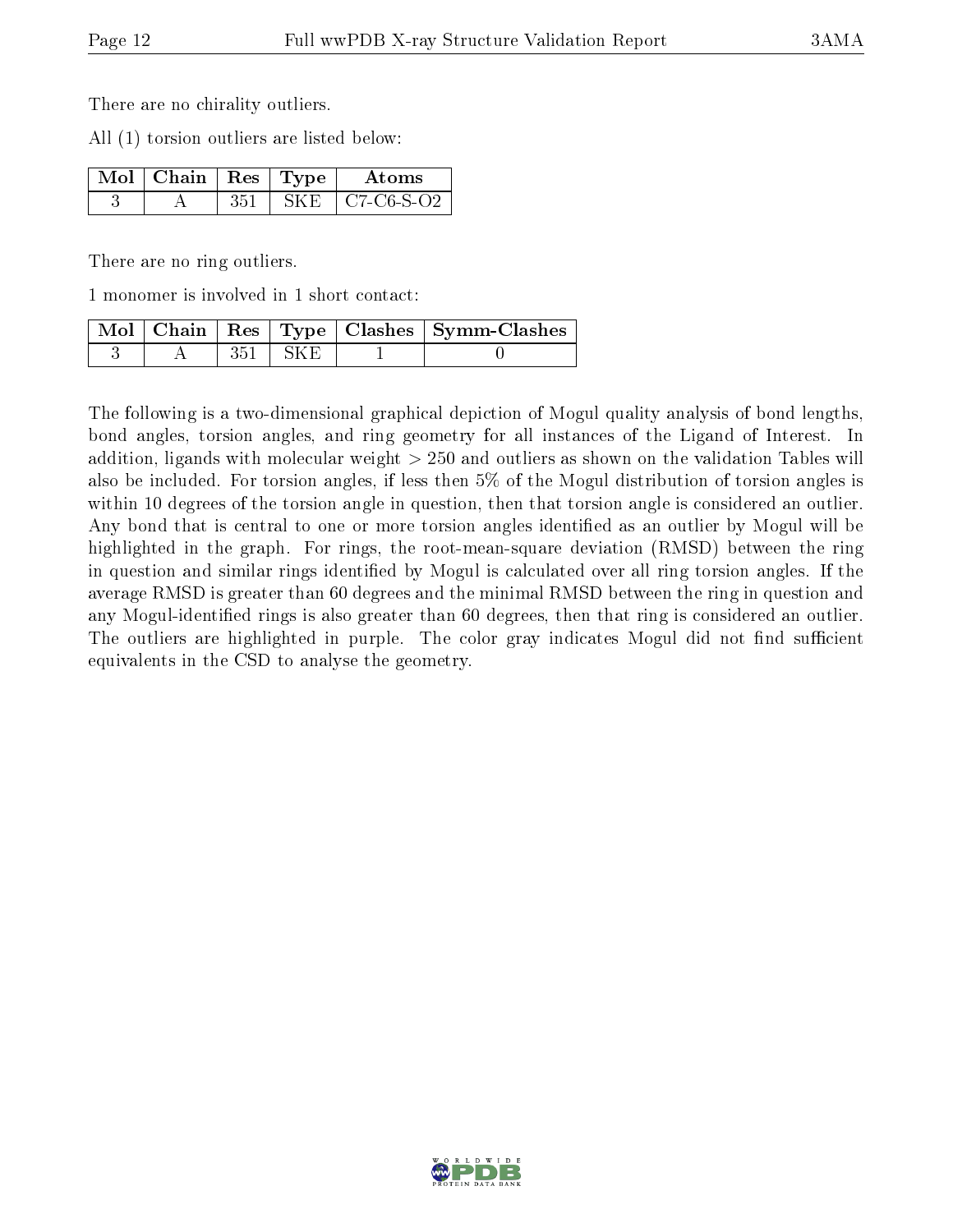

## 5.7 [O](https://www.wwpdb.org/validation/2017/XrayValidationReportHelp#nonstandard_residues_and_ligands)ther polymers (i)

There are no such residues in this entry.

## 5.8 Polymer linkage issues (i)

There are no chain breaks in this entry.

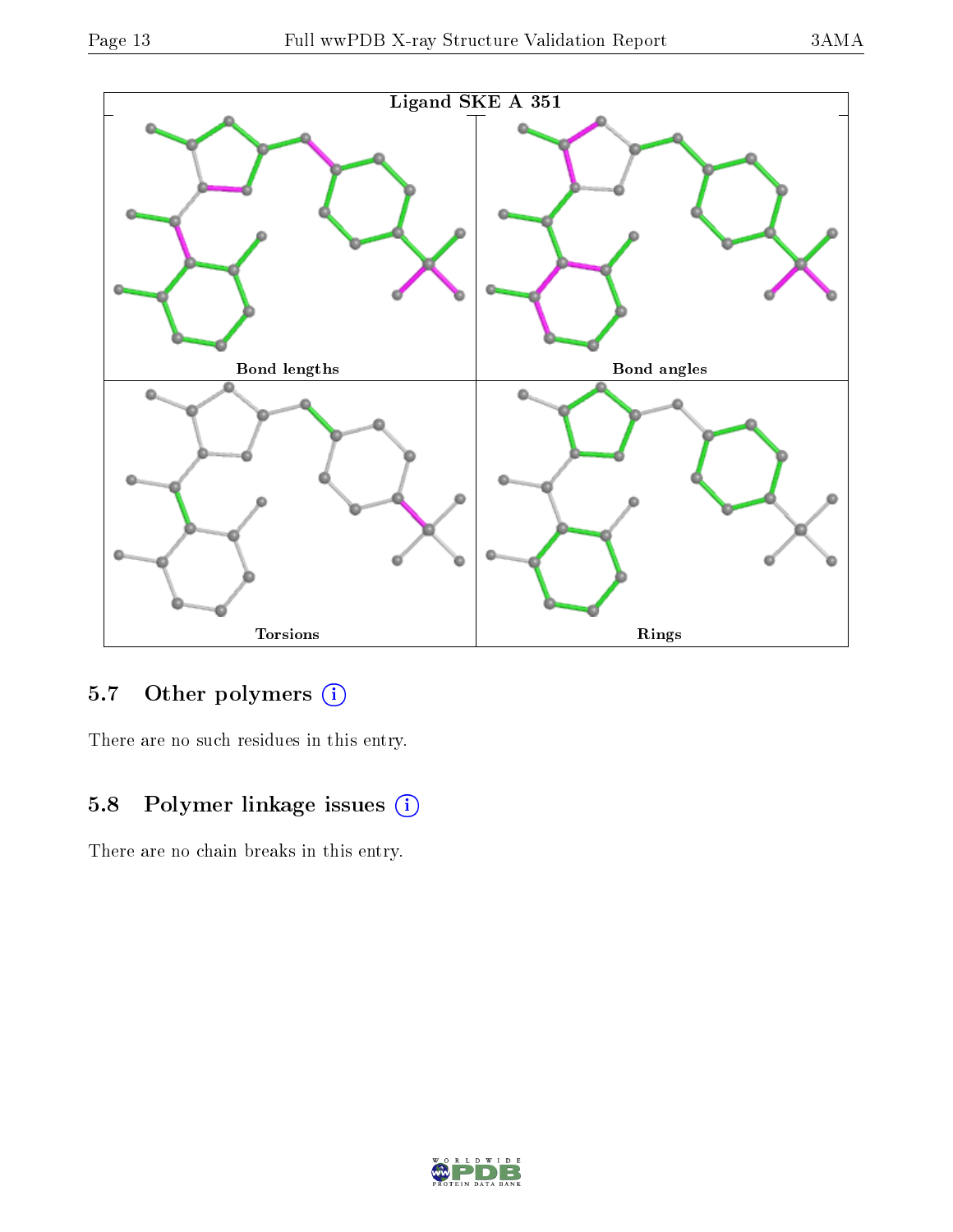## 6 Fit of model and data  $(i)$

## 6.1 Protein, DNA and RNA chains  $(i)$

In the following table, the column labelled  $#RSRZ> 2'$  contains the number (and percentage) of RSRZ outliers, followed by percent RSRZ outliers for the chain as percentile scores relative to all X-ray entries and entries of similar resolution. The OWAB column contains the minimum, median,  $95<sup>th</sup>$  percentile and maximum values of the occupancy-weighted average B-factor per residue. The column labelled ' $Q< 0.9$ ' lists the number of (and percentage) of residues with an average occupancy less than 0.9.

| Mol | Chain | Analysed        | ${ <\hspace{-1.5pt}{\mathrm{RSRZ}} \hspace{-1.5pt}>}$ | # $RSRZ>2$                | $OWAB(A^2)$    | $\mathrm{Q}\texttt{<}0.9$ |
|-----|-------|-----------------|-------------------------------------------------------|---------------------------|----------------|---------------------------|
|     |       | 342/351(97%)    | 0.54                                                  | $25(7%)$ 15<br><b>20</b>  | 12, 22, 49, 62 | $(0\%)$                   |
|     |       | $20/20$ (100\%) | 0.46                                                  | $2(10\%)$ 7 9             | 14, 17, 47, 65 |                           |
| All | All   | 362/371(97%)    | 0.53                                                  | 27(7%)<br>19 <sup>°</sup> | 12, 22, 49, 65 | $(0\%)$                   |

All (27) RSRZ outliers are listed below:

| Mol            | Chain                   | Res             | Type                      | $\rm \bf{RSRZ}$  |
|----------------|-------------------------|-----------------|---------------------------|------------------|
| $\mathbf{1}$   | $\overline{\rm A}$      | 318             | PHE                       | 9.7              |
| $\overline{1}$ | $\overline{A}$          | 183             | $\overline{\text{ALA}}$   | 8.0              |
| $\overline{1}$ | $\overline{A}$          | $\mathbf{1}$    | $\overline{\text{GLY}}$   | 7.8              |
| $\overline{1}$ | $\overline{\rm A}$      | $\overline{2}$  | <b>ASN</b>                | $5.6\,$          |
| $\overline{1}$ | $\overline{\rm A}$      | $\overline{9}$  | $\overline{\text{GLY}}$   | $\overline{5.1}$ |
| $\overline{1}$ | $\overline{\rm A}$      | 326             | <b>ASN</b>                | $4.\overline{6}$ |
| $\overline{1}$ | $\overline{\mathbf{A}}$ | 327             | PHE                       | 4.3              |
| $\overline{1}$ | $\overline{\rm A}$      | 3               | $\overline{\text{ALA}}$   | $\overline{4.3}$ |
| $\overline{2}$ | $\overline{\mathrm{B}}$ | 24              | <b>ASP</b>                | $\overline{3.8}$ |
| $\overline{1}$ | $\overline{A}$          | 325             | $\overline{\text{SER}}$   | $\overline{3.7}$ |
| $\overline{1}$ | $\overline{\rm A}$      | 316             | PRO                       | $\overline{3.5}$ |
| $\overline{1}$ | $\overline{A}$          | 8               | $\overline{\text{LYS}}$   | 3.4              |
| $\overline{1}$ | $\overline{A}$          | 333             | GLU                       | 3.4              |
| $\overline{1}$ | $\overline{\rm A}$      | 331             | $\overline{\text{GLU}}$   | 3.4              |
| $\overline{1}$ | $\overline{A}$          | 329             | $\overline{\text{ASP}}$   | $\overline{3.0}$ |
| $\mathbf{1}$   | $\overline{\rm A}$      | $6\phantom{.}$  | $\overline{\rm ALA}$      | $2.8\,$          |
| $\overline{1}$ | $\overline{\rm A}$      | $\overline{64}$ | $\overline{\mathrm{GLU}}$ | $\overline{2.6}$ |
| $\mathbf{1}$   | $\overline{\rm A}$      | 278             | THR                       | $2.5\,$          |
| $\overline{1}$ | $\overline{\rm A}$      | 314             | PHE                       | 2.4              |
| $\overline{1}$ | $\overline{\rm A}$      | 317             | $\overline{\text{LYS}}$   | $\overline{2.3}$ |
| $\overline{1}$ | $\overline{\rm A}$      | 330             | <b>TYR</b>                | 2.3              |
| $\mathbf{1}$   | $\overline{\rm A}$      | 319             | $\overline{\text{LYS}}$   | $2.\overline{3}$ |
| $\overline{2}$ | $\overline{B}$          | 23              | <b>HIS</b>                | 2.2              |
| $\overline{1}$ | $\overline{\rm A}$      | $\overline{4}$  | $\overline{\rm ALA}$      | 2.2              |

Continued on next page...

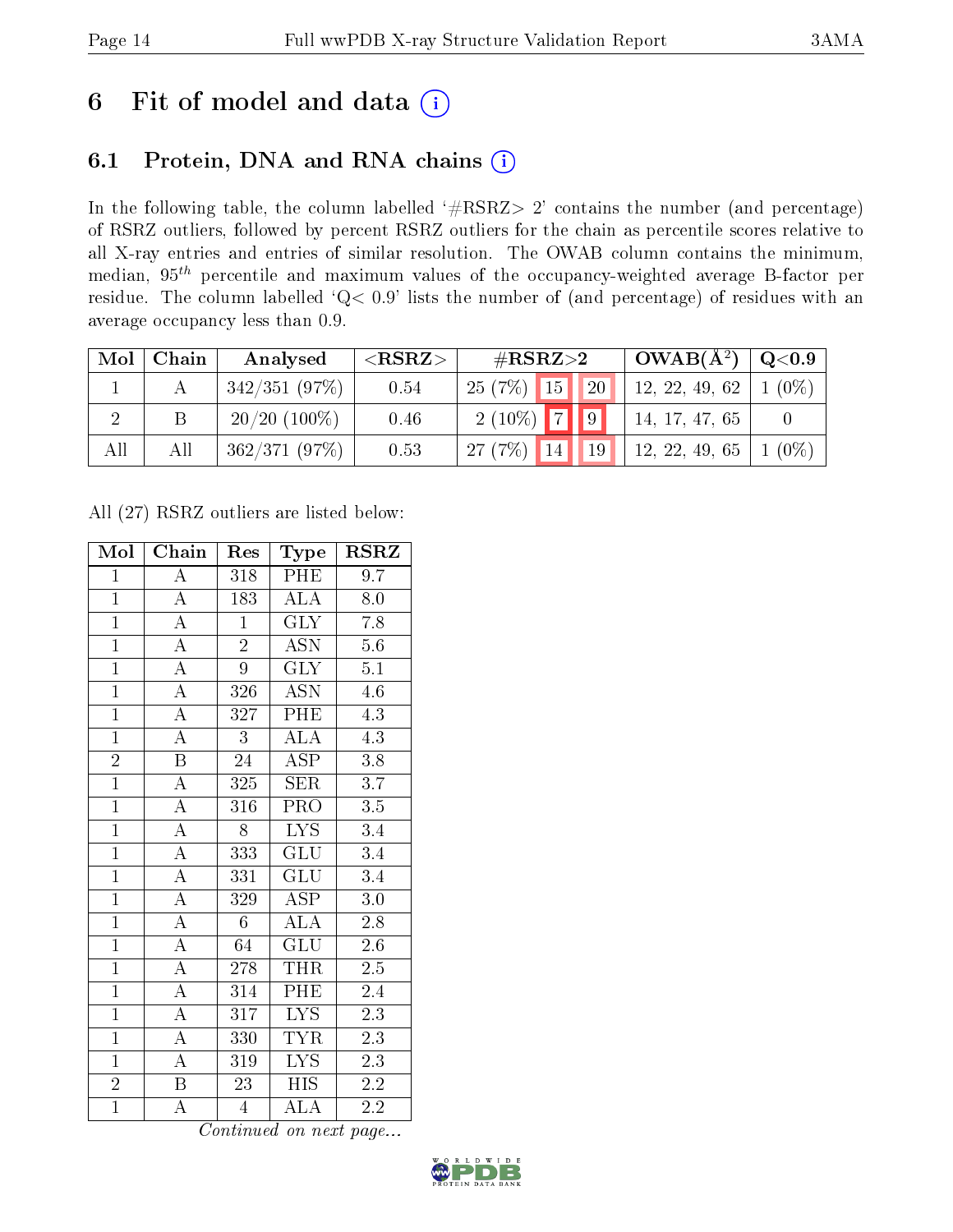Continued from previous page...

| Mol | Chain | Res | $\lceil$ Type $\rceil$ | <b>RSRZ</b> |
|-----|-------|-----|------------------------|-------------|
|     |       | 182 |                        |             |
|     |       | 334 | GLU                    | 21          |
|     |       | 150 |                        |             |

#### 6.2 Non-standard residues in protein, DNA, RNA chains  $(i)$

In the following table, the Atoms column lists the number of modelled atoms in the group and the number defined in the chemical component dictionary. The B-factors column lists the minimum, median,  $95<sup>th</sup>$  percentile and maximum values of B factors of atoms in the group. The column labelled  $^{\circ}Q<0.9'$  lists the number of atoms with occupancy less than 0.9.

| Mol | Type | Chain | $\operatorname{Res}$ | $\mid$ Atoms          | $_{\rm RSCC}$ | $_{\rm RSR}$ | $\perp$ B-factors( $\rm \AA^2$ ) | $\mathrm{O}{<}0.9$ |
|-----|------|-------|----------------------|-----------------------|---------------|--------------|----------------------------------|--------------------|
|     | SEP  |       |                      |                       | 0.71          | 0.19         | 48,54,60,60                      |                    |
|     | SEP. |       | 338                  | $10\,/\allowbreak 11$ | 0.94          | 0.10         | 31, 33, 36, 37                   |                    |
|     | TPO  |       | 197                  |                       | 0.98          | 0.08         | 15.15.17.17                      |                    |

#### 6.3 Carbohydrates  $(i)$

There are no carbohydrates in this entry.

### 6.4 Ligands  $(i)$

In the following table, the Atoms column lists the number of modelled atoms in the group and the number defined in the chemical component dictionary. The B-factors column lists the minimum, median,  $95<sup>th</sup>$  percentile and maximum values of B factors of atoms in the group. The column labelled  $Q< 0.9$  lists the number of atoms with occupancy less than 0.9.

|            |  |                                                                                   |                                     | $\boxed{\text{ Mol}}$ Type   Chain   Res   Atoms   RSCC   RSR   B-factors $(\AA^2)$   Q<0.9 |  |
|------------|--|-----------------------------------------------------------------------------------|-------------------------------------|---------------------------------------------------------------------------------------------|--|
| <b>SKE</b> |  | $\begin{array}{ c c c c c c c c } \hline 351 & 27/27 & 0.95 \ \hline \end{array}$ | $\begin{array}{c} 0.09 \end{array}$ | 15, 20, 27, 28                                                                              |  |

The following is a graphical depiction of the model fit to experimental electron density of all instances of the Ligand of Interest. In addition, ligands with molecular weight > 250 and outliers as shown on the geometry validation Tables will also be included. Each fit is shown from different orientation to approximate a three-dimensional view.